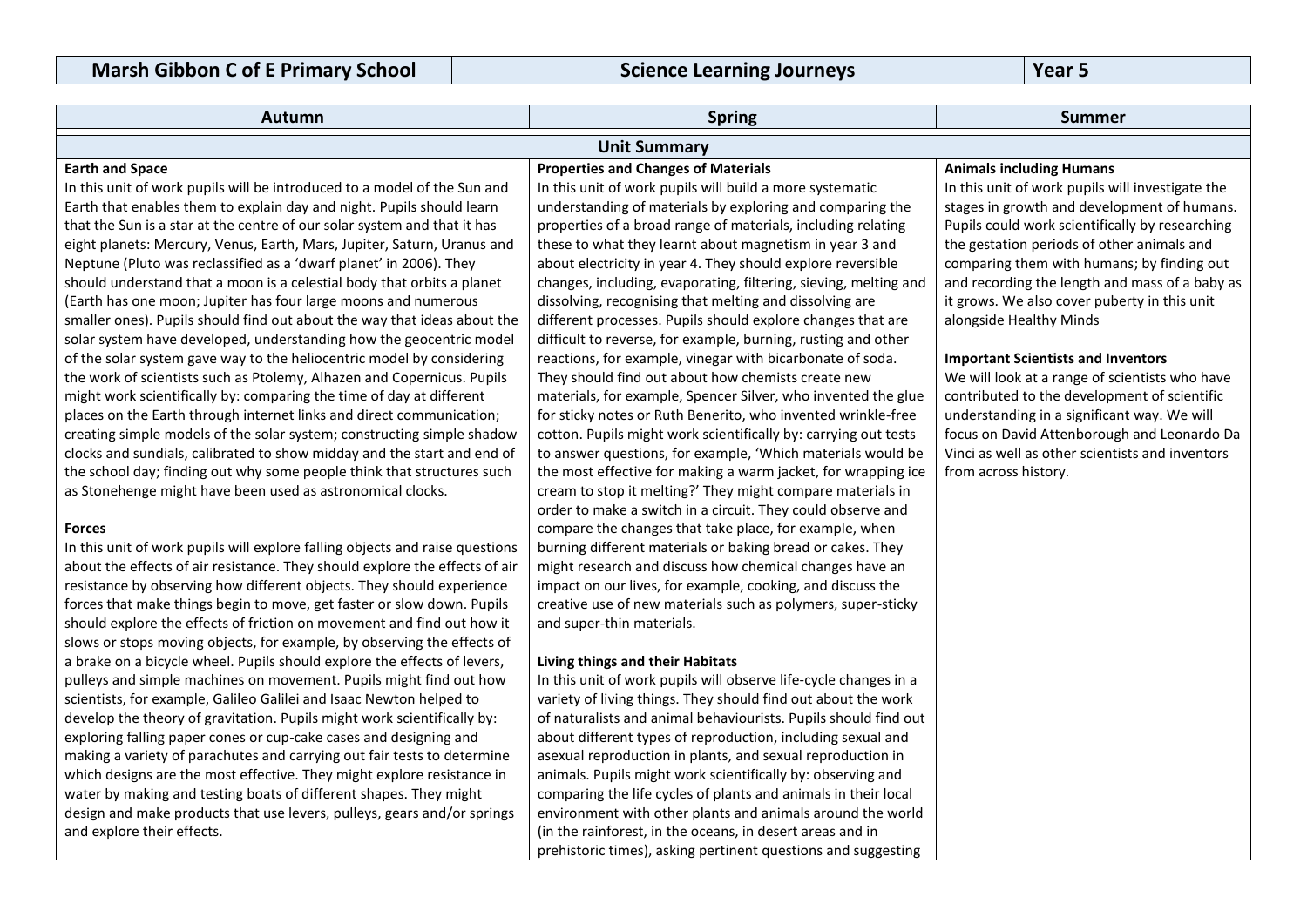| reasons for similarities and differences. They might try to<br>grow new plants from different parts of the parent plant, for<br>example, seeds, stem and root cuttings, tubers, bulbs. They<br>$\frac{1}{2}$ might observe changes in an animal over a period of time (for $\frac{1}{2}$<br>example, by hatching and rearing chicks), comparing how<br>different animals reproduce and grow. |  |
|----------------------------------------------------------------------------------------------------------------------------------------------------------------------------------------------------------------------------------------------------------------------------------------------------------------------------------------------------------------------------------------------|--|
|----------------------------------------------------------------------------------------------------------------------------------------------------------------------------------------------------------------------------------------------------------------------------------------------------------------------------------------------------------------------------------------------|--|

| <b>Year 5 Knowledge</b>          |                                 |                                     |                                  |                                   |  |  |
|----------------------------------|---------------------------------|-------------------------------------|----------------------------------|-----------------------------------|--|--|
| <b>Earth and Space</b>           | <b>Forces</b>                   | <b>Properties and Changes of</b>    | <b>Living Things and Their</b>   | <b>Animals, including Humans:</b> |  |  |
| Pupils should be taught to:      | Pupils should be taught to:     | <b>Materials</b>                    | Habitats:                        | Pupils should be taught to:       |  |  |
| • Describe the movement of       | • Explain that unsupported      | Pupils should be taught to:         | Pupils should be taught to:      | • Describe the changes as         |  |  |
| the Earth, and other planets,    | objects fall towards the Earth  | • Compare and group together        | • Explain the differences in the | humans develop to old age         |  |  |
| relative to the Sun in the solar | because of the force of gravity | everyday materials on the basis     | life cycles of a mammal, an      |                                   |  |  |
| system                           | acting between the Earth and    | of their properties, including      | amphibian, an insect and a bird  |                                   |  |  |
| • Describe the movement of       | the falling object              | their hardness, solubility,         | • Describe the life process of   |                                   |  |  |
| the Moon relative to the Earth   | • Identify the effects of air   | transparency, conductivity          | reproduction in some plants      |                                   |  |  |
| • Describe the Sun, Earth and    | resistance, water resistance    | (electrical and thermal), and       | and animals.                     |                                   |  |  |
| Moon as approximately            | and friction, that act between  | response to magnets                 |                                  |                                   |  |  |
| spherical bodies                 | moving surfaces                 | • Know that some materials will     |                                  |                                   |  |  |
| • Use the idea of the Earth's    | • Recognise that some           | dissolve in liquid to form a        |                                  |                                   |  |  |
| rotation to explain day and      | mechanisms, including levers,   | solution, and describe how to       |                                  |                                   |  |  |
| night and the apparent           | pulleys and gears, allow a      | recover a substance from a          |                                  |                                   |  |  |
| movement of the sun across       | smaller force to have a greater | solution                            |                                  |                                   |  |  |
| the sky.                         | effect.                         | • Use knowledge of solids,          |                                  |                                   |  |  |
|                                  |                                 | liquids and gases to decide how     |                                  |                                   |  |  |
|                                  |                                 | mixtures might be separated,        |                                  |                                   |  |  |
|                                  |                                 | including through filtering,        |                                  |                                   |  |  |
|                                  |                                 | sieving and evaporating             |                                  |                                   |  |  |
|                                  |                                 | • Give reasons, based on            |                                  |                                   |  |  |
|                                  |                                 | evidence from comparative and       |                                  |                                   |  |  |
|                                  |                                 | fair tests, for the particular uses |                                  |                                   |  |  |
|                                  |                                 | of everyday materials, including    |                                  |                                   |  |  |
|                                  |                                 | metals, wood and plastic            |                                  |                                   |  |  |
|                                  |                                 | • Demonstrate that dissolving,      |                                  |                                   |  |  |
|                                  |                                 | mixing and changes of state are     |                                  |                                   |  |  |
|                                  |                                 | reversible changes                  |                                  |                                   |  |  |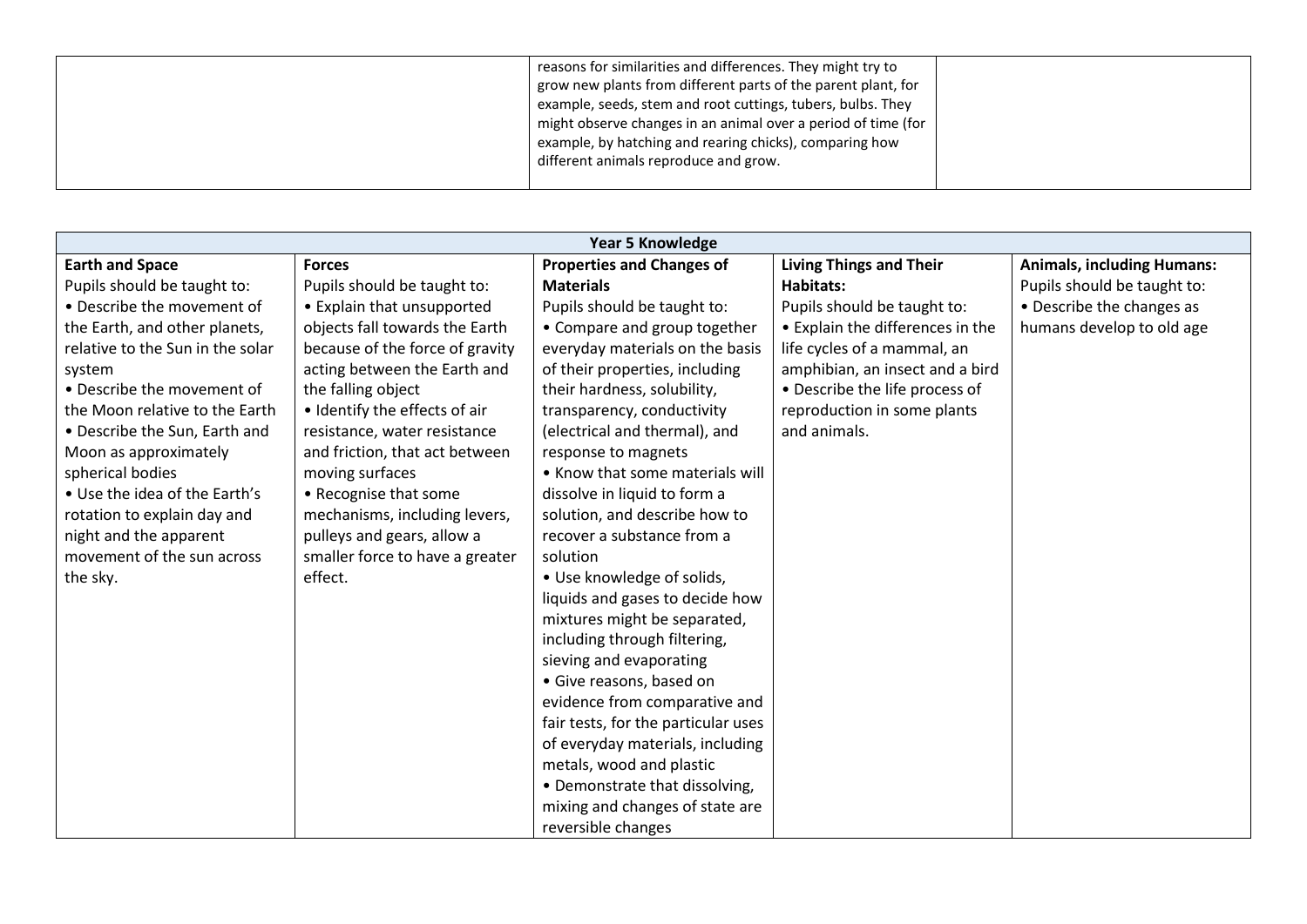|  | • Explain that some changes       |  |
|--|-----------------------------------|--|
|  | result in the formation of new    |  |
|  | materials, and that this kind of  |  |
|  | change is not usually reversible, |  |
|  | including changes associated      |  |
|  | with burning and the action of    |  |
|  | acid on bicarbonate of soda       |  |

## **Year 5 Scientific Enquiry Skills**

## **Working Scientifically**

Pupils in years 5 and 6 should use their science experiences to: explore ideas and raise different kinds of questions; select and plan the most appropriate type of scientific enquiry to use to answer scientific questions; recognise when and how to set up comparative and fair tests and explain which variables need to be controlled and why. They should use and develop keys and other information records to identify, classify and describe living things and materials, and identify patterns that might be found in the natural environment. They should make their own decisions about what observations to make, what measurements to use and how long to make them for, and whether to repeat them; choose the most appropriate equipment to make measurements and explain how to use it accurately. They should decide how to record data from a choice of familiar approaches; look for different causal relationships in their data and identify evidence that refutes or supports their ideas. They should use their results to identify when further tests and observations might be needed; recognise which secondary sources will be most useful to research their ideas and begin to separate opinion from fact. They should use relevant scientific language and illustrations to discuss, communicate and justify their scientific ideas and should talk about how scientific ideas have developed over time.

| <b>Ideas and Evidence in</b> | <b>Asking Questions and</b>   | <b>Predicting and</b>         | <b>Planning and Enquiry</b> | <b>Fair Testing</b>       | <b>Observing and</b>       |
|------------------------------|-------------------------------|-------------------------------|-----------------------------|---------------------------|----------------------------|
| <b>Science</b>               | <b>Enquiry</b>                | <b>Hypothesising</b>          | Pupils can decide on an     | Pupils can identify key   | <b>Measuring</b>           |
| Pupils can describe how      | Pupils can form scientific    | Pupils can hypothesise,       | appropriate way to          | variables to be           | Pupils can select          |
| experimental evidence and    | questions for enquiry based   | giving a reason which         | collect data to answer a    | considered and with       | apparatus for a range of   |
| creative thinking are        | on scientific ideas/concepts  | considers scientific ideas    | question and with           | teacher guidance,         | tests and use effectively, |
| combined to provide          | and recognise which can be    | and uses knowledge of a       | guidance, create a clear    | choose one                | making a series of         |
| scientific explanations,     | investigated and those        | similar everyday              | plan which identifies the   | independent variable      | systematic observations,   |
| that has changed over        | which are theoretical. Plan   | experience applied it to a    | independent, dependent      | to change, decide how     | measurements and           |
| time                         | different types of enquiries  | new situation, e.g. I think   | and control variables       | to measure the effect     | comparisons. Recognise     |
|                              | to answer questions,          | little bits of sugar dissolve |                             | (dependent variable)      | patterns and begin to      |
|                              | including identifying and     | faster than a sugar lump      |                             | and which variables to    | repeat observations and    |
|                              | controlling variables.        |                               |                             | control                   | measurements, offering     |
|                              |                               |                               |                             |                           | simple explanations for    |
|                              |                               |                               |                             |                           | any differences found      |
| Investigating                | <b>Recording Results</b>      | <b>Presenting Results</b>     | <b>Drawing Conclusions</b>  | <b>Reviewing the Test</b> |                            |
| Pupils can set up practical  | Pupils can record             | Pupils can, where             | Pupils can draw             | Pupils can evaluate the   |                            |
| enquiries and use results    | observations and              | appropriate, present data     | conclusions which are       | accuracy of tests and     |                            |
| to begin to set up           | measurements                  | as bar charts and line        | consistent with evidence    | make practical            |                            |
| comparative and fair tests   | systematically, including the | graphs. Can construct bar     | and relate these to         | suggestions about how     |                            |
|                              | use of ICT. Can begin to      | and line graphs, selecting    | scientific knowledge and    | working methods           |                            |
|                              | choose the best method,       | scale and labelling axes.     | understanding. Can use      | could be improved         |                            |